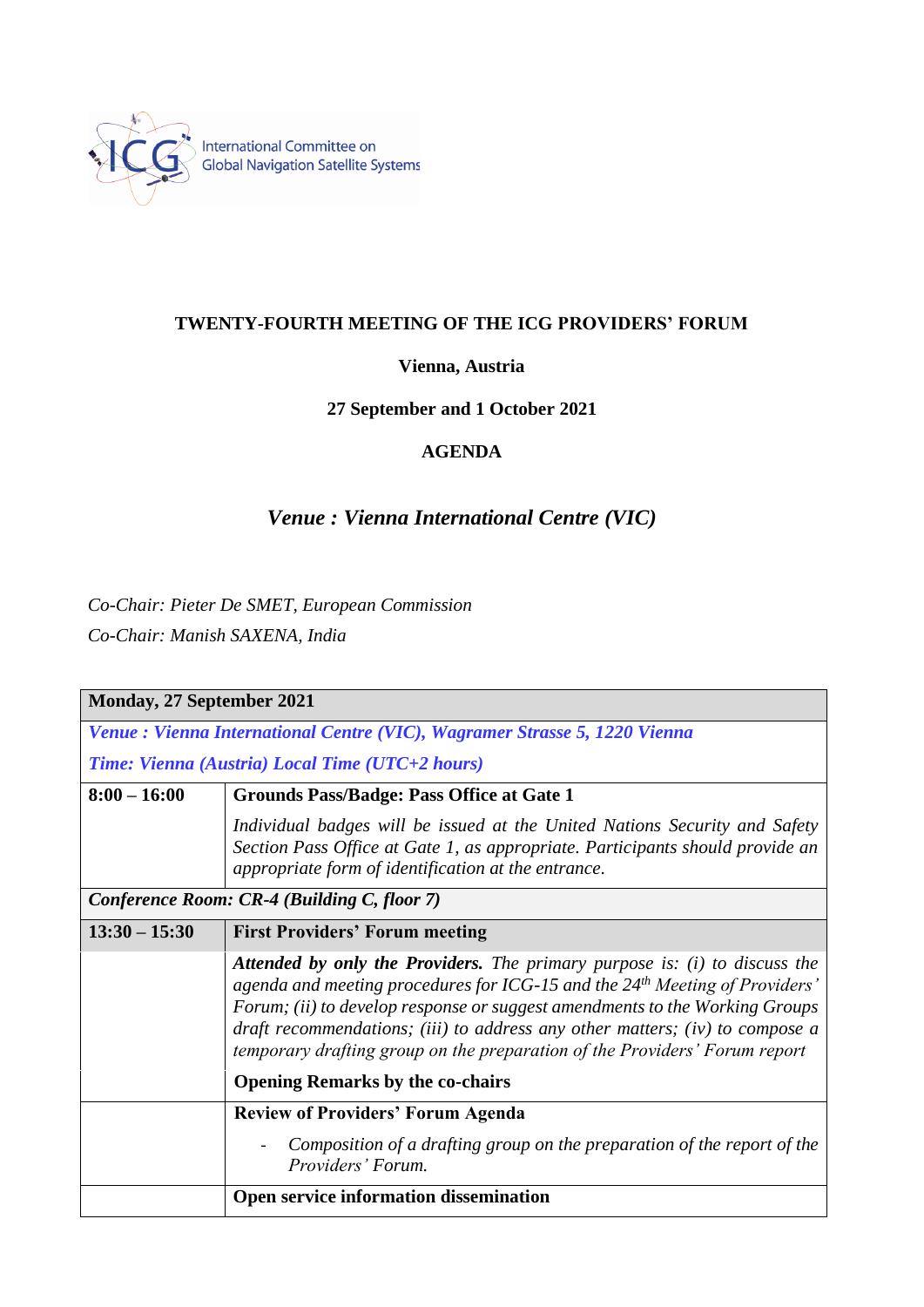|                        | Update and Assessment of Multi-GNSS Performance, Wei ZHOU, China<br>Satellite Navigation Project Center, China                                                                                                                                                                                              |
|------------------------|-------------------------------------------------------------------------------------------------------------------------------------------------------------------------------------------------------------------------------------------------------------------------------------------------------------|
|                        | <b>Service performance monitoring</b>                                                                                                                                                                                                                                                                       |
|                        | Spectrum protection: interference detection and mitigation                                                                                                                                                                                                                                                  |
|                        | Multi-GNSS demonstration project in the Asia/Oceania region                                                                                                                                                                                                                                                 |
|                        | MGA Activities Report, KOGURE Satishi, Japan Aerospace<br><b>Exploration Agency, Japan</b>                                                                                                                                                                                                                  |
|                        | <b>ICG Information Centres: Regional Centres for Space Science and</b><br><b>Technology Education (affiliated to the United Nations)</b>                                                                                                                                                                    |
|                        | The activities in 2021 and 2022, Sharafat Gadimova, Office for Outer<br><i>Space Affairs</i>                                                                                                                                                                                                                |
|                        | <b>Comments on the Agenda of the ICG-15 Meeting</b>                                                                                                                                                                                                                                                         |
|                        | <b>Other Matters:</b>                                                                                                                                                                                                                                                                                       |
|                        | Request for a member of the ICG of Pakistan and the Republic of<br>Korea                                                                                                                                                                                                                                    |
|                        | Establishment of a liaison between RTCM SC-134 (Radio Technical<br>Commission for Maritime Services) Committees with the ICG working<br>groups                                                                                                                                                              |
| $15:30 - 15:50$        | $Cof$ fee Break <sup>1</sup>                                                                                                                                                                                                                                                                                |
| $15:50 - 16:50$        | Meeting with the Working Groups Co-Chairs and Working Groups<br>reports                                                                                                                                                                                                                                     |
|                        | Attended by only the Providers and the co-chairs of the Working Group. The<br>primary purpose is: $(i)$ to identify issues for discussion in the working groups;<br>and (ii) to consider their reports on the status of the implementation of the<br>agreed recommendations from the previous ICG meetings. |
| $16:50 - 17:30$        | <b>Providers' Forum Meeting</b> (to be continued as needed)                                                                                                                                                                                                                                                 |
| 17:30                  | <b>Adjourn</b>                                                                                                                                                                                                                                                                                              |
| Friday, 1 October 2021 |                                                                                                                                                                                                                                                                                                             |
|                        | Conference Room: CR-4 (Building C, floor 7)                                                                                                                                                                                                                                                                 |
| $10:00 - 12:30$        | <b>Second Providers' Forum Meeting</b>                                                                                                                                                                                                                                                                      |
|                        | Co-Chairs: Pieter De SMET, European Commission and Manish SAXENA,<br>India                                                                                                                                                                                                                                  |
|                        | Attended by only the Providers and the co-chairs of the Working Group<br>(as needed). The primary purpose is: $(i)$ to discuss any draft recommendations<br>to the ICG from the working groups; (ii) to develop response or suggest<br>amendments to the draft recommendations if needed.                   |
|                        | <b>Recommendations of the Working Groups</b>                                                                                                                                                                                                                                                                |

<sup>&</sup>lt;sup>1</sup> VIC Catering Services: Cafeteria: 7.30 a.m.–3 p.m., C07 Coffee Corner: 8 a.m. – 4 p.m. for takeaway. The cafeteria is located in building F, entrance level. The coffee corner is located on the seventh floor of the C building.